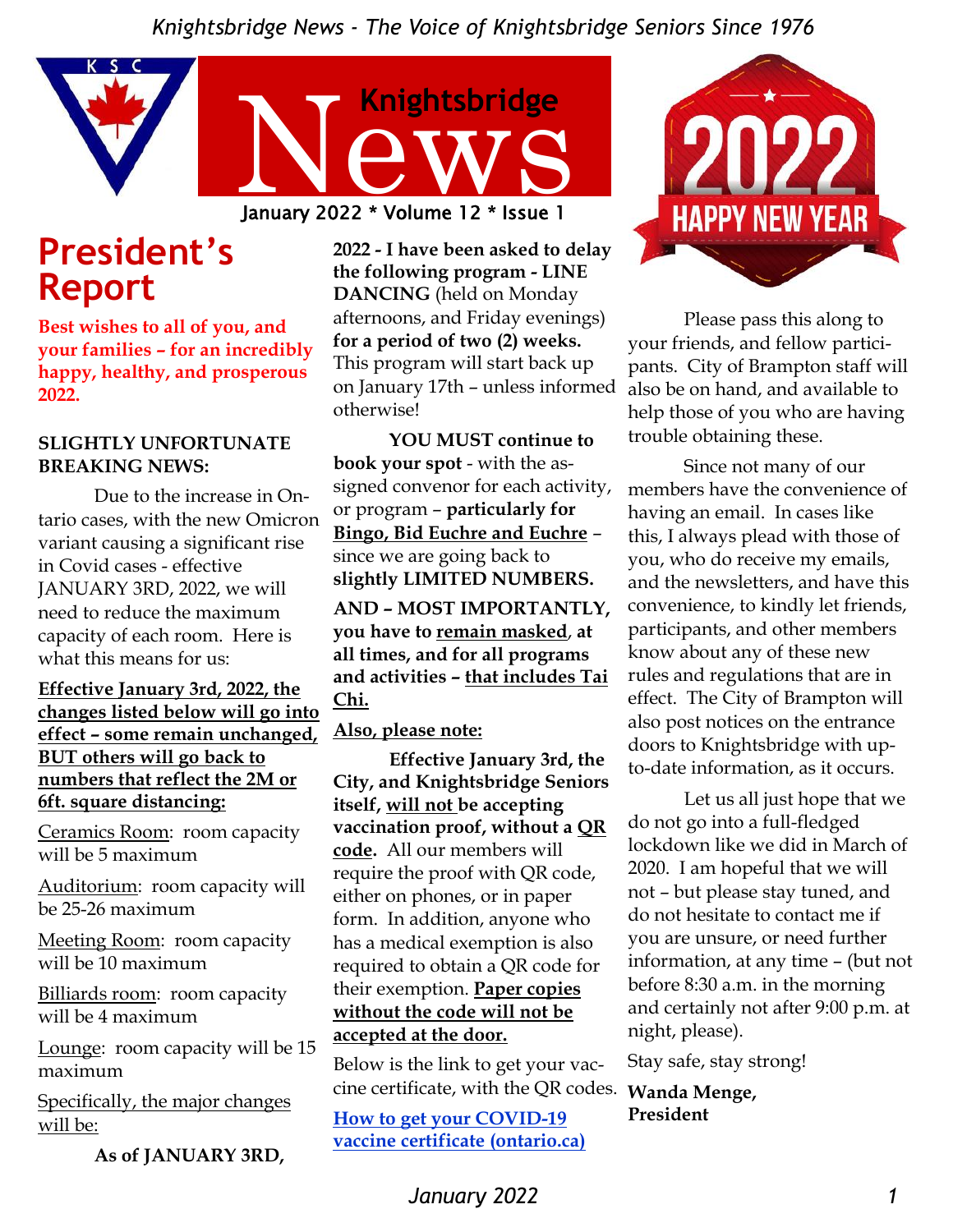## **Vice-President's**  rules regulated by the province **Report**

Hello everyone hope you all had a safe and healthy Christmas and were able to spend time with family.

With this New Year upon us during these stressful times please be very careful, wear your masks and make sure they are sealed all around your mouth, we all need to do our part. Let's hope the New year will be one that we see the end of this virus.

Don't forget your New Membership and be kind to one another.

## **Your Vice, Peggy Healy Director's Reports**

Hello everyone, I hope you all had a great Christmas and New Year. Welcome back to our programs here's hoping we will be able to continue without any disruptions with the restrictions which are in place.

Our carpet bowl on Tuesday morning at 9am needs participants and the euchre on Friday at 1 pm can always use a few more players.

I hope everyone is staying healthy and abiding by all the

#### Knightsbridge Seniors Centre

1A Knightsbridge Road, Brampton, Ontario L6T 4B7 Phone: 905-792-7422 Fax: 905-458-4891 knightsbridgeseniors@gmail.com www.knightsbridgeseniors.com

Visit us on Facebook

and the city so that we can stay open and get through this. Looking forward to seeing everyone soon.

Please renew your membership for the year 2022. Thank you.

#### **Nancy Van Tassel, Director**

Shuffleboard and Kurling are off until Jan 6th, the choir is off until January 18th. However, we are asking for more members for choir and shuffleboard. It can be very rewarding to come out and join our groups, we have a very small group that enjoys it all.

Please feel free to call to enquire we will be glad to hear from you.

#### **Marguerite Friday, Director**

## **Volunteers Wanted**

Folks – we need you to come out, participate and enjoy the programs and activities that we run on a weekly basis. Most of them are doing well, as far as the number of members who are coming out to participate. BUT there are a couple of activities that are not doing so well:

- CARPET BOWLING
- SHUFFLEBOARD/ KURLING
- **OUR CHOIR**
- **FRONT DESK**
- **SNACK BAR**

The Snack Bar is only serving pre-packaged goods, and drinks now, but eventually we hope to get back to normal service. We do need folks to man the counter during the week.

MOST of these volunteer jobs may only be one day a week, for a couple of hours of your time – and would help your Club out immensely!



#### **Executive**

President………..Wanda Menge Vice President…….Peggy Healy Secretary……….Sophia Baranik Treasurer………….Pat Malcolm **Directors** Donna Chard Nancy Van Tassel Marguerite Friday

*Knightsbridge News is published monthly for KSC members and guests. All news items will be considered for inclusion and must be received by the 20th of the month prior to edition.* 

News Editor: Scott Smith Email: admanej@bell.net

 *January 2022 2*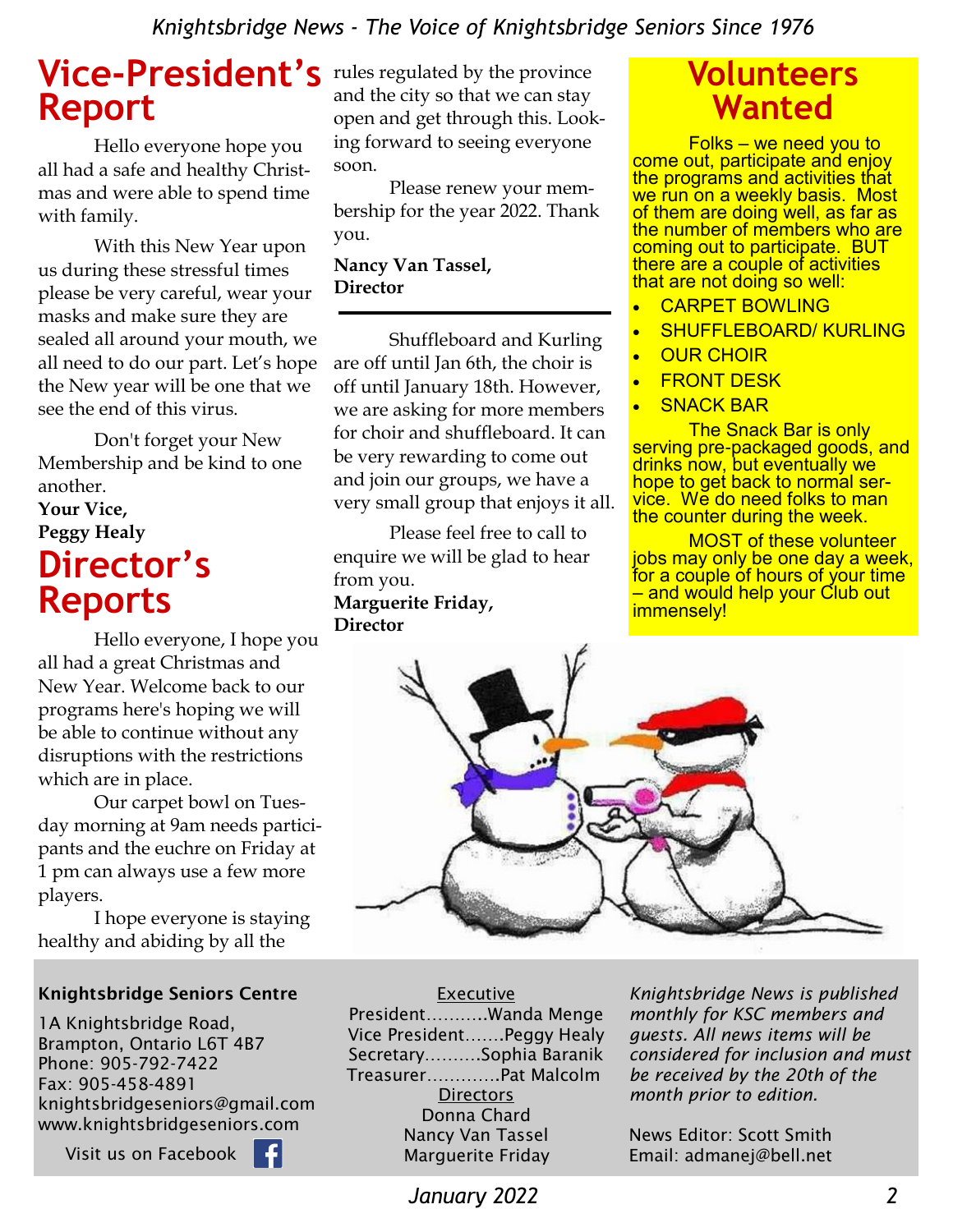# **COVID-19 Health and Safety Guidelines**

Select City of Brampton Recreation Centres have reopened for limited and modified programs and services, including room rentals. Please review important information pertaining to permitted use of City facilities:

- In accordance with Ontario regulations and Ministry Guidelines, proof of vaccination requirements apply for patrons visiting City of Brampton Recreation facilities.
- Patrons will be required to use the enhanced vaccine certificate with QR code and the Verify Ontario app to access recreation centres as of January 4, 2022.
- Online screening and contact tracing form comes into effect January 3, 2022. The online form can be accessed at www.brampton.ca/recscreening or via QR code on posting. Onsite paper-based contact to be made available for visitors who do not wish to complete online pre-screening.
- Medical exemptions will only be verified using the certificate with the QR code as of January 10, 2022.
- Permit holder is responsible to ensure that an accurate list of all participants is compiled upon each visit for contact tracing purposes. This list is to be made available to the City of Brampton if needed.
- All participants are to follow recommended Peel Public Health hygiene practices while on site.
- All participants are to arrive no more than 10 minutes prior to their indicated permit start time and should exit within the following 10 minutes after their permit end time. This is to avoid crossover of groups and allow for cleaning.
- Indoor recreational amenities and meeting and event spaces are at a 50 per cent capacity limit.
- No patrons are permitted to dance or sing, including by performing karaoke, within the rented space.
- The number of patrons permitted to sit at a table in a restaurant, bar and other food or drink establishment and meeting and event space will be limited to 10 people and patrons will be required to remain seated.
- Please be advised that there is no loitering permitted in facilities or in facility parking lots. Participants should arrive and enter/exit as a group.
- While indoors, masks are to be always worn by everyone.
- All groups must follow current Ontario provincial guidelines with respect to gathering restrictions and vaccine requirements.
- All participants are to follow any specified facility traffic flow plans.

## **Any violation of these guidelines and policies will result in the revocation of your permit and may affect future bookings with the City**

**of Brampton.** Please be advised that policies are subject to change. For up-to-date information, visit brampton.ca/recreation or contact the Recreation

division facility rentals team using the information below.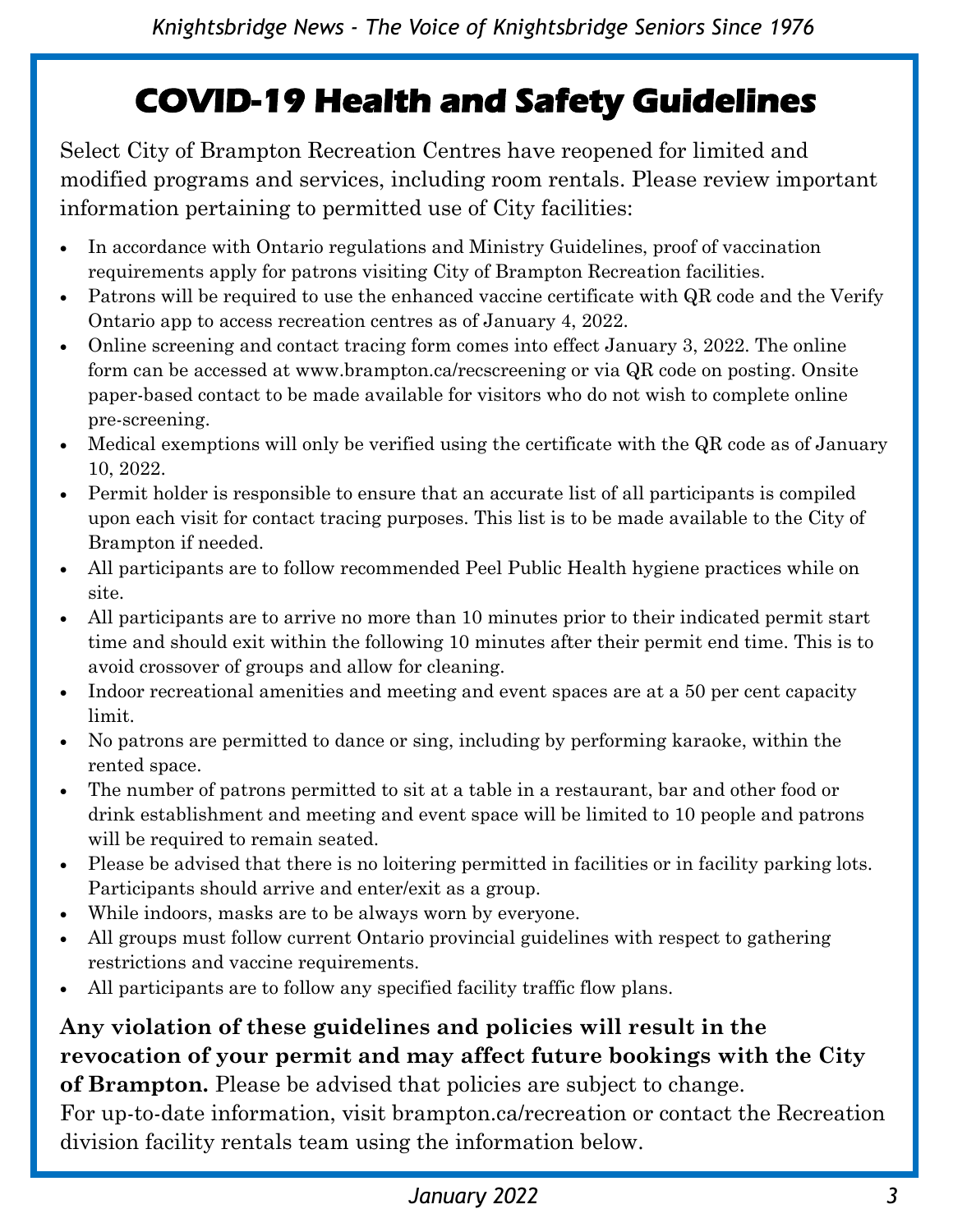# 2022 **Memberships** ON SALE NOW

**@ - Knightsbridge Seniors Club 1A Knightsbridge Road, Brampton, ON.** 

**2022 MEMBERSHIPS – on sale at the Front Desk on weekdays between 11:00 a.m.-2:00 pm only**

**For calendar year: January-December 2022 \$25.00 – for 55-84 year olds** 

# KINDLY NOTE:

**For those folks born between 1932-1936 IF YOU TURNED 85 IN 2021 – your membership fee will be \$15.00 for the year!**

**For those of you who TURNED 90 in 2021 [born 1931, or earlier] – your membership is free, for your lifetime!**

## *I'm Fine Thank You*



**T**here is nothing the matter with me I'm as healthy as can be.

I have arthritis in both my knees And when I talk, I talk with a wheeze, My pulse is weak and my blood is thin, But I'm awfully well for the shape I'm in.

**A**rch supports I have for my feet, Or I wouldn't be able to go on the street. Sleep is denied me night after night, But every morning I find I'm all right, My memory is failing, my head's in a spin But I'm awfully well for the shape I'm in.

**T**he moral is this - as my tale I unfold, That for you and me who are growing old,

It's better to say, "I'm fine" with a grin, Than to let folks know the shape we're in.

**H**ow do I know that my youth is all spent?

Well my 'get up and go' has got up and went.

But I don't really mind when I think with a grin,

Of all the grand places 'my get up' has been.

**O**ld age is golden, I've heard it said, But sometimes I wonder as I get into bed, With my ears in the drawer, my teeth in the cup,

My eyes on the table until I wake up. Ere sleep overtakes me, I think to myself Is there anything else I could lay on the shelf?

**W**hen I was young, my slippers were red;

I could kick my heels right over my head. When I got older, my slippers were blue; But still I could dance the whole night through.

But now I am old, my slippers are black; I walk to the store and puff my way back.

**I** get up each day and dust off my wits, And pick up the paper and read the 'obits'.

If my name is still missing, I know I'm not dead -

So I have a good breakfast and go back to bed.

*Constance O'Neon, 1953*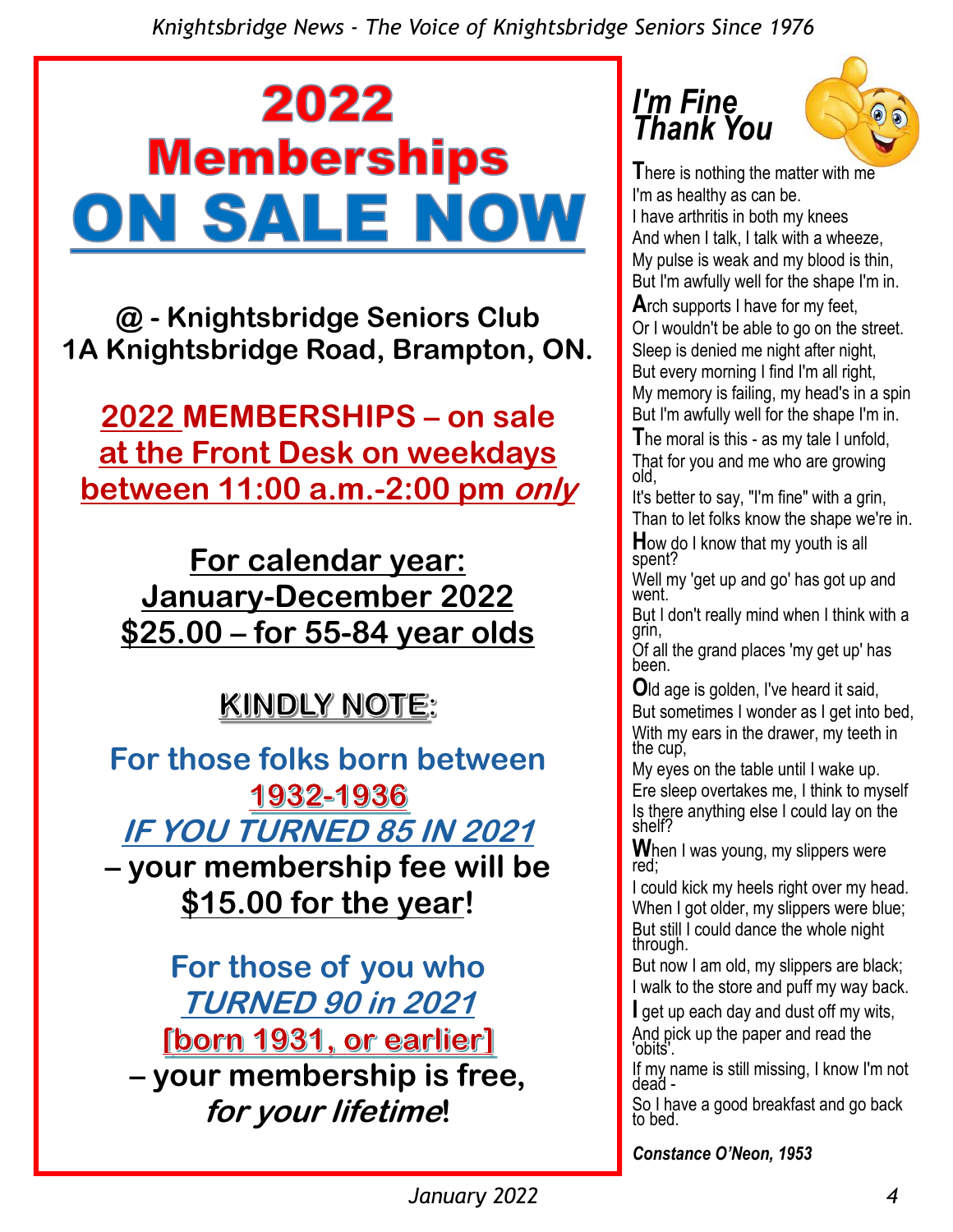# **Programs, Information, Days & Times**

### *PLEASE REMEMBER TO BOOK YOUR "SPOT" EVERY WEEK, UNTIL ADVISED OTHERWISE***!**

### **STITCH N CHATTER** (Meeting Room) Terry Dempster 647-274-7910 MONDAYS: 10-12 Noon; TUESDAYS: 1-3:00 pm

## LINE DANCING

MONDAYS: (Auditorium) 2:00-4:00 p.m. Call Sue Melito 905-230-7145 FRIDAYS: (Auditorium) 7:00-9:00 p.m. Call Wanda Menge 289-544-7998

CARPET BOWLING (Auditorium) Tuesdays: 9:00–10:30 a.m. Nancy Van Tassel 647-226-4192

**TABLE TENNIS** (Meeting/Dart Room) Wanda Menge 289-544-7998 Tuesdays & Thursdays: 9-10:30 a.m.

CHOIR (Auditorium) Marguerite Friday 905-452-9789 TUESDAYS: 1:30-4:00 p.m.

**BINGO PREP** 1:30-1:55 p.m. Purchase your card kits, tickets, etc. Wednesdays - in the Auditorium Wednesdays: 2:00-4:00 p.m. PLAY Bingo BOOK your slot EVERY WEEK with: Donna Chard 647-216-6161

**BOOK CLUB** Last Thursday of the month (Craft Room) 9:30-11:30 p.m. Call Susan Fell for details 416-409-0315

## SHUFFLEBOARD/KURLING

(Auditorium) Marguerite Friday 905-452-9789 Thursdays: 9:00-10:30 a.m.

**TAI CHI** (Auditorium) Marceline Liptak 905-793-1537 Thursdays: 11:00 a.m.-1:00 p.m.

**Bid Euchre** (Auditorium) Wanda Menge 289-544-7998 Thursdays: 1:30-4:00 p.m.

**CERAMICS** (Craft Room) Sandra Holovy 905-791-1693 Fridays: 9:00-11:30 a.m.

**Euchre** (Auditorium) Nancy Van Tassel 647-226-4192 Fridays: 1:00-3:30 p.m.

Café / Snack Bar Opening - infrequent opening times! – Please check at the front desk,

**HAIR SALON (Craft Room) Delayed** – to be discussed